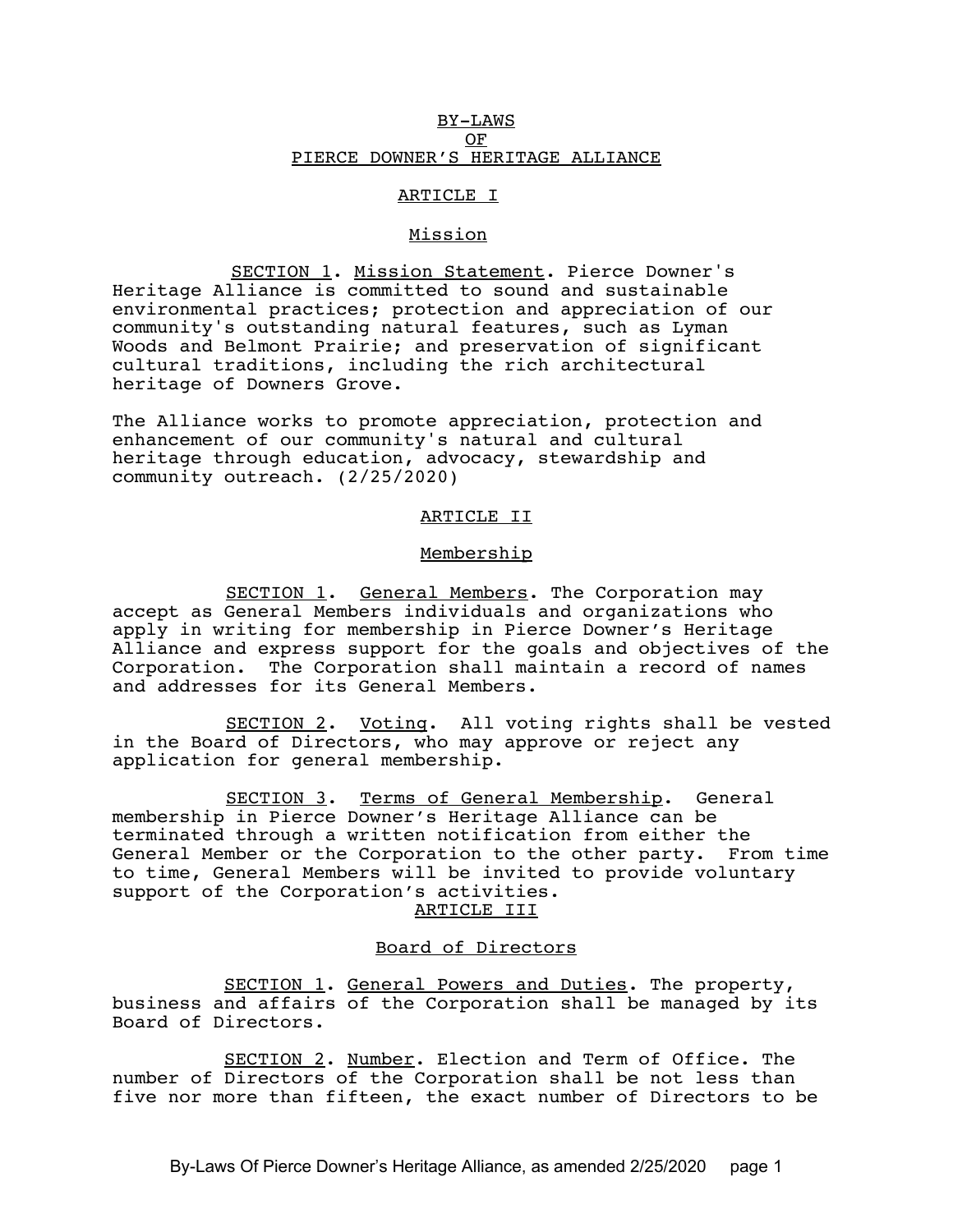fixed from time to time by resolution of the Board of Directors. Directors shall be elected annually by the Board of Directors at its annual meeting to hold office for one year and until their successors shall have been elected and qualified or until their earlier death, resignation or removal. Directors need not be residents of the State of Illinois.

SECTION 3. Resignations. Any Director may resign at any time by giving written notice to the Board of Directors, the Chair or the Secretary of the Corporation. Such resignation shall take effect when the notice is delivered unless the notice specifies a future date; and, unless otherwise specified therein, the acceptance of such resignation shall not be necessary to make it effective.

SECTION 4. Vacancies. Any vacancy occurring in the Board of Directors, or any directorship to be filled by reason of an increase in the number of Directors, shall be filled by the Board of Directors at the annual meeting, any regular meeting or at a special meeting of the Board of Directors called for that purpose. Each Director elected to fill a vacancy shall hold office for the unexpired term of his predecessor in office.

SECTION 5. Annual Meetings. The annual meeting of the Board of Directors, beginning with the year 1996, shall be held on the first Monday in December without other notice than this By-Law at the hour of 5:00 p.m. at the office of the Corporation, or at such other place and at such time as may be determined by the Board of Directors.

SECTION 6. Regular Meetings. The Board of Directors shall hold regular meetings quarterly at such place and at such times as may be designated by resolution of the Board of Directors, without other notice than such resolution.

SECTION 7. Special Meetings. Special meetings of the Board of Directors may be held at any time on the call of the Chair or any Director. Special meetings of the Board of Directors may be held at such place, either within or without the State of Illinois, as shall be specified or fixed in the call for such meeting or notice thereof.

SECTION 8. Notice of Meetings. Notice of each special meeting shall be delivered by or at the direction of the Chair at least ten (10) days before the day on which the meeting is to be held. Notice may be waived in writing by a Director, either before or after the meeting. Attendance of a Director at any meeting shall constitute a waiver of notice of such meeting except where the Director attends the meeting for the express purpose of objecting to the transaction of any business because the meeting is not lawfully called or convened. Neither the business to be transacted at, nor the purpose of, any special meeting of the Board of Directors need be specified in the notice or waiver of notice of such meeting.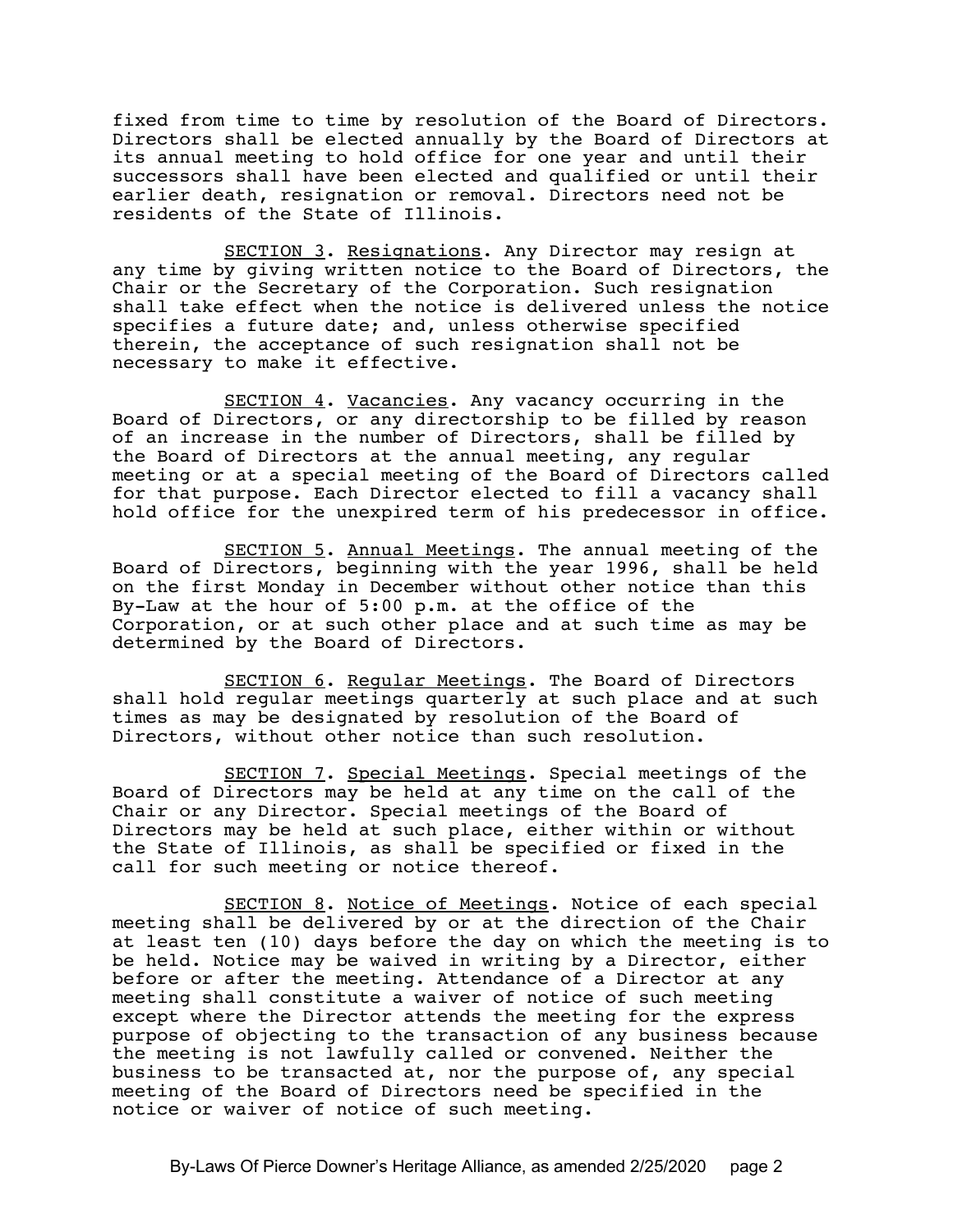SECTION 9. Quorum. A majority of the Directors then in office shall constitute a quorum for the transaction of business at any meeting of the Board of Directors. The act of a majority of the Directors present at a meeting at which a quorum is present shall be the act of the Board of Directors unless the act of a greater number is required by law, the Articles of Incorporation of the Corporation or these By-Laws.

SECTION 10. Participation at Meetings by Conference Telephone. Directors may participate in and act at any meeting of the Board of Directors through the use of a conference telephone or other communications equipment by means of which all persons participating in the meeting can communicate with each other. Participation in such meeting shall constitute attendance and presence in person at the meeting of the person or persons so participating.

SECTION 11. Action by Written Consent. Any action required to or which may be taken at a meeting of the Board of Directors may be taken without a meeting through the written consent of a majority of the Directors then in office. Actions proposed for written consent will be initiated only by the Chair or the Chair Pro Tem with a specified deadline for replies to be counted. Actions proposed for written consent will be submitted to the Directors through written copy or electronic mail, as appropriate for each Director. A Director may express written consent either through (a) a signed copy of the proposed action, indicating their consent thereto, or (b) an electronic mail message, indicating consent to the proposed action and quoting its entire text. (6/14/2006)

SECTION 12. Removal. One or more of the Directors may be removed, with or without cause, by the affirmative vote of a majority of the Directors then in office present and voting at a meeting of the Board of Directors at which a quorum is present. If the vote of Directors is to take place at a special meeting of Directors, written notice of the proposed removal shall be delivered to all Directors no less than twenty (20) days prior to such meeting.

#### ARTICLE IV

## Officers

SECTION 1. Designation, Election and Term of Office. The officers of the Corporation shall consist of a Chair, a Chair Pro Tem, a Secretary, and a Treasurer, elected from among the Directors of the Corporation, and such other officers and assistant officers as the Board of Directors may authorize. The officers shall be elected by the Board of Directors at its annual meeting, to hold office for one year and until their successors have been duly elected and qualified, or until their death, resignation or removal. Any two or more offices may be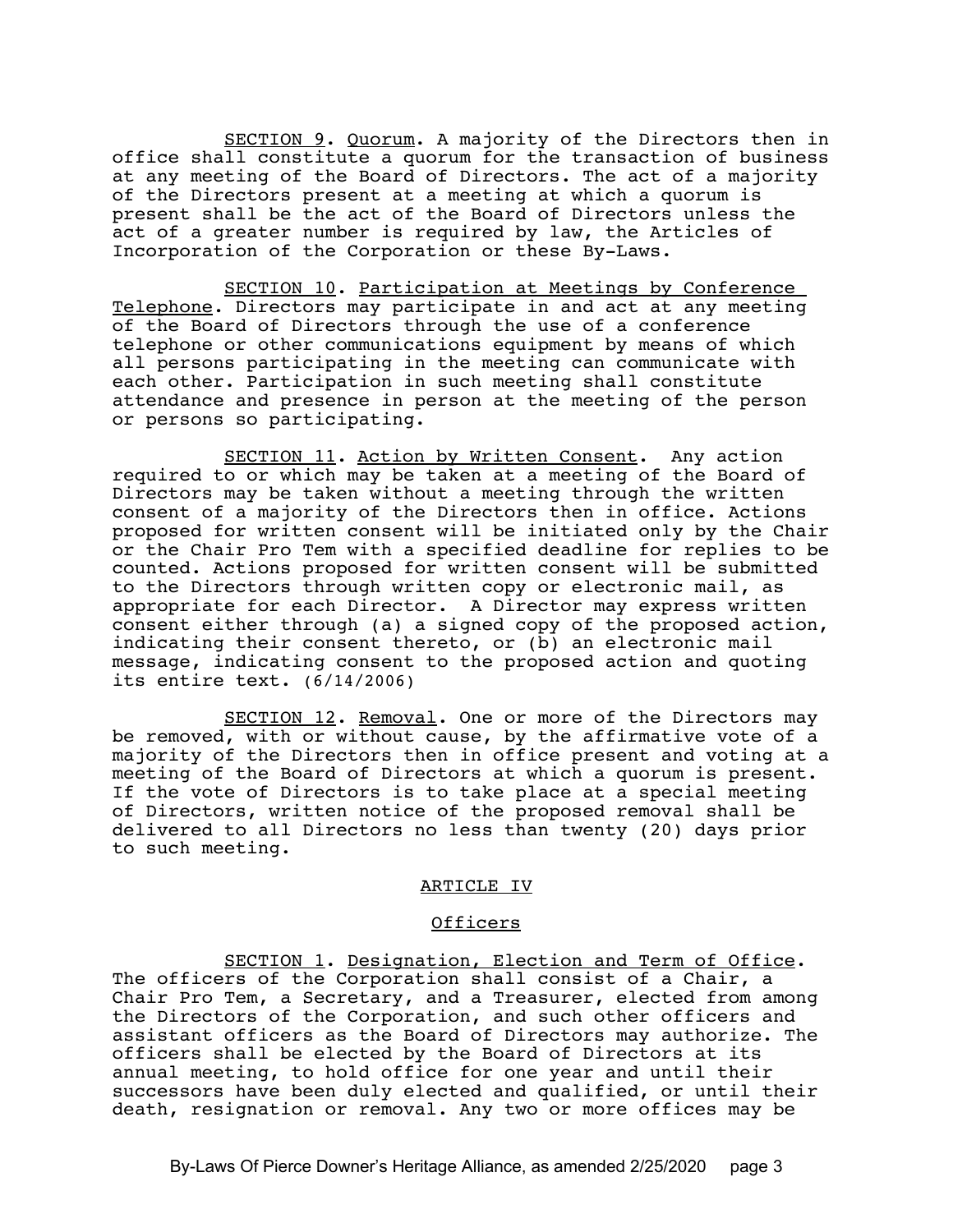held by the same person.

SECTION 2. The Chair. The Chair shall preside at all meetings of the Board of Directors, shall also be Chief Executive Officer of the Corporation, and shall have general and active management of the affairs of the Corporation. He shall see that all orders and resolutions of the Board of Directors are carried into effect. He shall execute the bonds, mortgages and other contracts of the Corporation. He shall have general superintendence of all other officers of the Corporation and shall see that their duties are properly performed. He shall from time to time report to the Board of Directors all matters within his knowledge which the interests of the Corporation may require to be brought to their notice. He shall also perform such other duties as may be assigned to him from time to time by the Board of Directors.

SECTION 3. The Chair Pro Tem. In the absence of the Chair or when the Chair is unable to perform his duties or is unable to preside at meetings of the Board of Directors, then the Chair Pro Tem shall perform all duties required of the Chair, including but not limited to presiding at meetings of the Board of Directors. The Chair Pro Tem shall also perform such other duties as may be assigned to him/her from time to time by the Board of Directors.

SECTION 4. The Secretary. The Secretary shall act as Secretary of the Board of Directors, shall give, or cause to be given, notice of all meetings of the Board of Directors, unless notice thereof be waived, shall supervise the custody of all records and reports and shall be responsible for the keeping and reporting of adequate records of all meetings of the Board of Directors. In addition, the Secretary shall be the custodian of the seal of the Corporation. The Secretary shall also perform such other duties as may be assigned to him/her from time to time by the Board of Directors.

SECTION 5. The Treasurer. The Treasurer shall keep full and correct account of receipts and disbursements in the books belonging to the Corporation, and shall deposit all moneys and other valuable effects in the name and to the credit of the Corporation, in such banks of deposit as may be designated by the Board of Directors. He shall dispose of funds of the Corporation as may be ordered by the Board, taking proper vouchers for such disbursements, and shall render to the Chair, whenever they may require it of him/her, an account of all his transactions as Treasurer and of the financial condition of the Corporation. The Treasurer shall also perform such other duties as may be assigned to him/her from time to time by the Board of Directors.

SECTION 6. Resignation. Any officer may resign at any time by giving written notice to the Board of Directors or to the Chair or Secretary of the Corporation. Any such resignation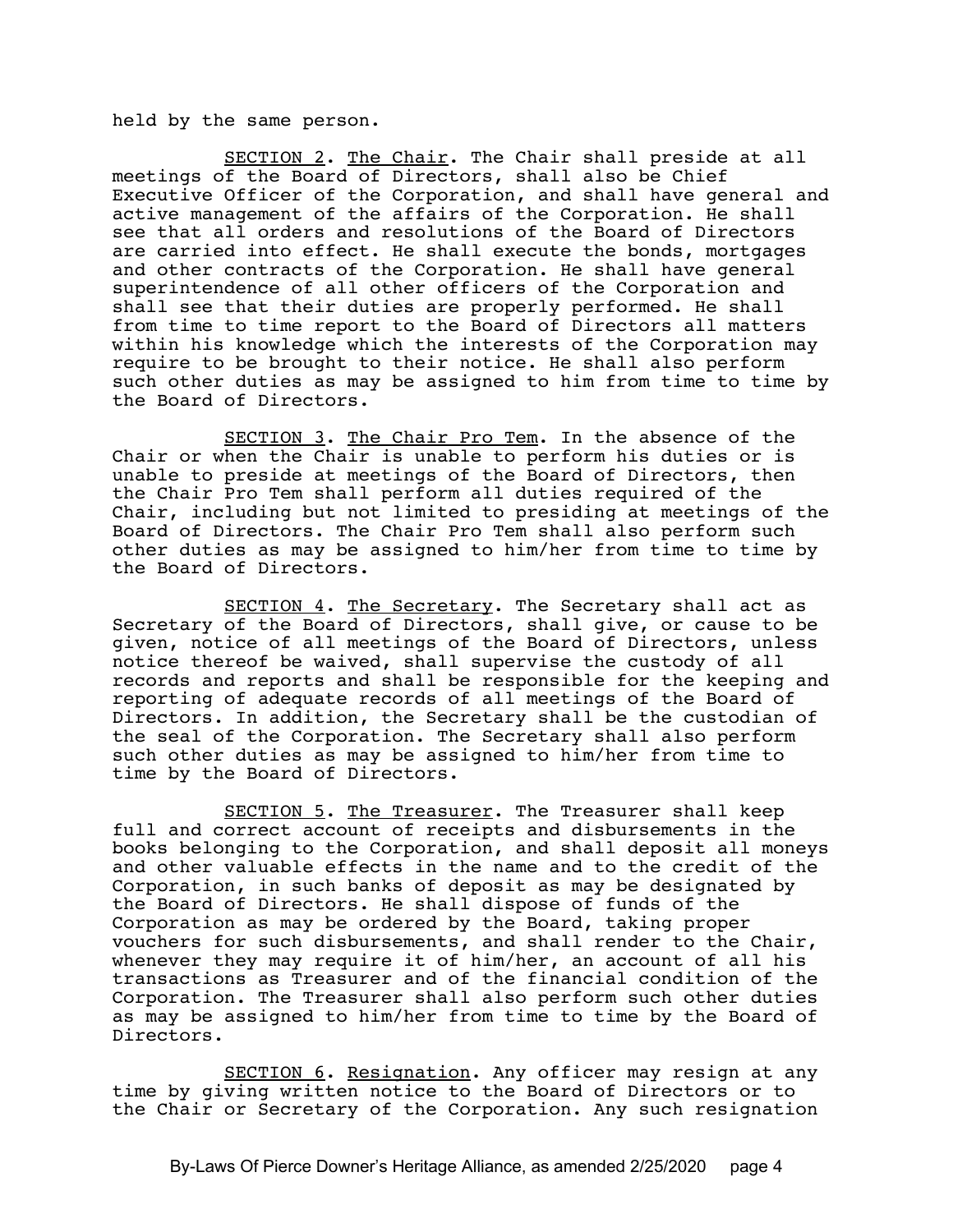shall take effect at the time specified therein; and, unless otherwise specified therein, the acceptance of such resignation shall not be necessary to make it effective.

SECTION 7. Removal. Any of the officers of the Corporation may be removed by the Board of Directors, but such removal shall be without prejudice to the contract rights, if any, of the person so removed. Election or appointment of an officer shall not of itself create any contract rights.

SECTION 8. Vacancies. Any vacancy in any office because of death, resignation, removal, disqualification or any other cause, shall be filled by the Board of Directors at an annual or regular meeting or at a special meeting called for such purpose.

# ARTICLE V

#### Committees

SECTION 1. Executive Committee. The Board of Directors, by resolution adopted by a majority of the Directors in office, may appoint directors and such other persons as the Board designates, to constitute the Executive Committee. The Executive Committee shall be empowered to manage the affairs of the Corporation between the regular meetings of the Board of Directors.

SECTION 2. Other Committees. The Board of Directors, by resolution adopted by a majority of the Directors in office, may create one or more other committees and appoint Directors and such other persons to serve on the committee or committees. Each committee shall have two or more Directors, a majority of its membership shall be Directors and all committee members shall serve at the pleasure of the Board of Directors.

To the extent specified by the Board of Directors, each committee may exercise the authority as set forth by the By-Laws of the Corporation or by resolution of the Board of Directors; provided, however, that no committee of the Corporation shall:

> A. Adopt a plan for the distribution of the assets of the Corporation, or for dissolution;

B. Approve or recommend to members any act required by law to be approved by members;

C. Fill vacancies on the Board of Directors or on any committees designated by the Board of directors

D. Elect, appoint or remove any officer or Director or member of any committee, or fix the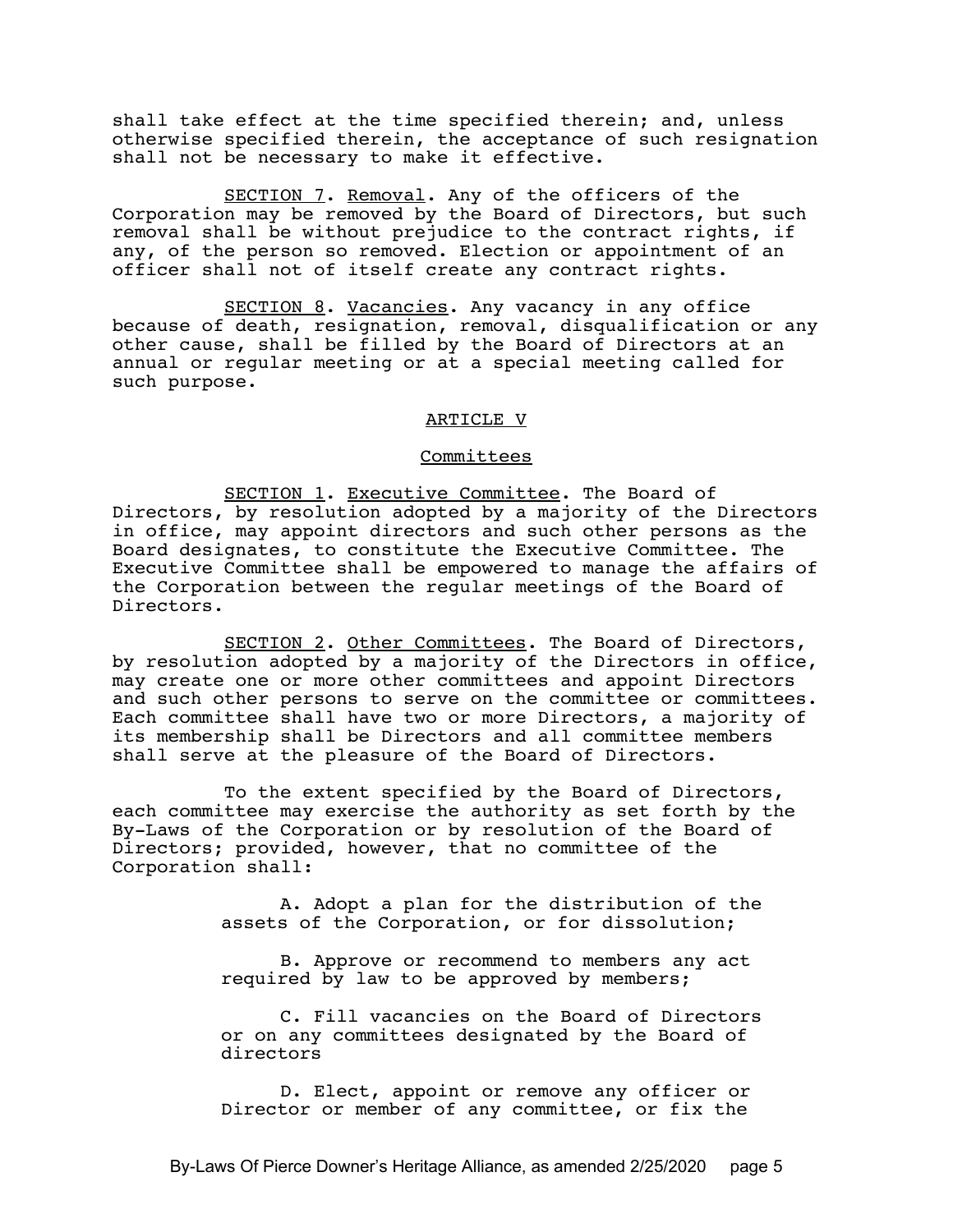compensation of any member of a committee;

E. Adopt, amend or repeal the By-Laws or the Articles of Incorporation of the Corporation;

F. Adopt a plan of merger or adopt a plan of consolidation with another corporation;

G. Authorize the sale, lease, exchange or mortgage of all or substantially all of the property or assets of the Corporation; or

H. Amend, alter, repeal or take any action inconsistent with any resolution or action of the Board of Directors when the resolution or action of the Board of Directors provides by its terms that it shall not be amended, altered or repealed by action of a committee.

SECTION 2. Quorum. Unless the appointment by the Board of Directors requires a greater number, a majority of any committee shall constitute a quorum for committee action at any meeting of the committee, and the act of a majority of committee members present and voting at a meeting at which a quorum is present shall be the act of the committee.

SECTION 3. Participation at Meetings by Conference Telephone. Committee members may participate in and act at any committee meeting through the use of a conference telephone or other communications equipment by means of which all persons participating in the meeting can communicate with each other. Participation in such meeting shall constitute attendance and presence in person at the meeting of the person or persons so participating.

SECTION 4. Meetings of Committees. Subject to action by the Board of Directors, each committee by majority vote of its members shall determine the time and place of meetings and the notice required therefor.

SECTION 5. Informal Action. Any action required to or which may be taken at a meeting of a committee may be taken without a meeting if a consent in writing, setting forth the action so taken, is signed by all of the committee members.

SECTION 6. Other Bodies. The Board of Directors may create and appoint persons to a commission, advisory body, or other such body which may or may not have Directors as members. Any such commission, advisory body or other body may not act on behalf of the Corporation or bind the Corporation to any action but may make recommendations to the Board of Directors or to the officers of the Corporation.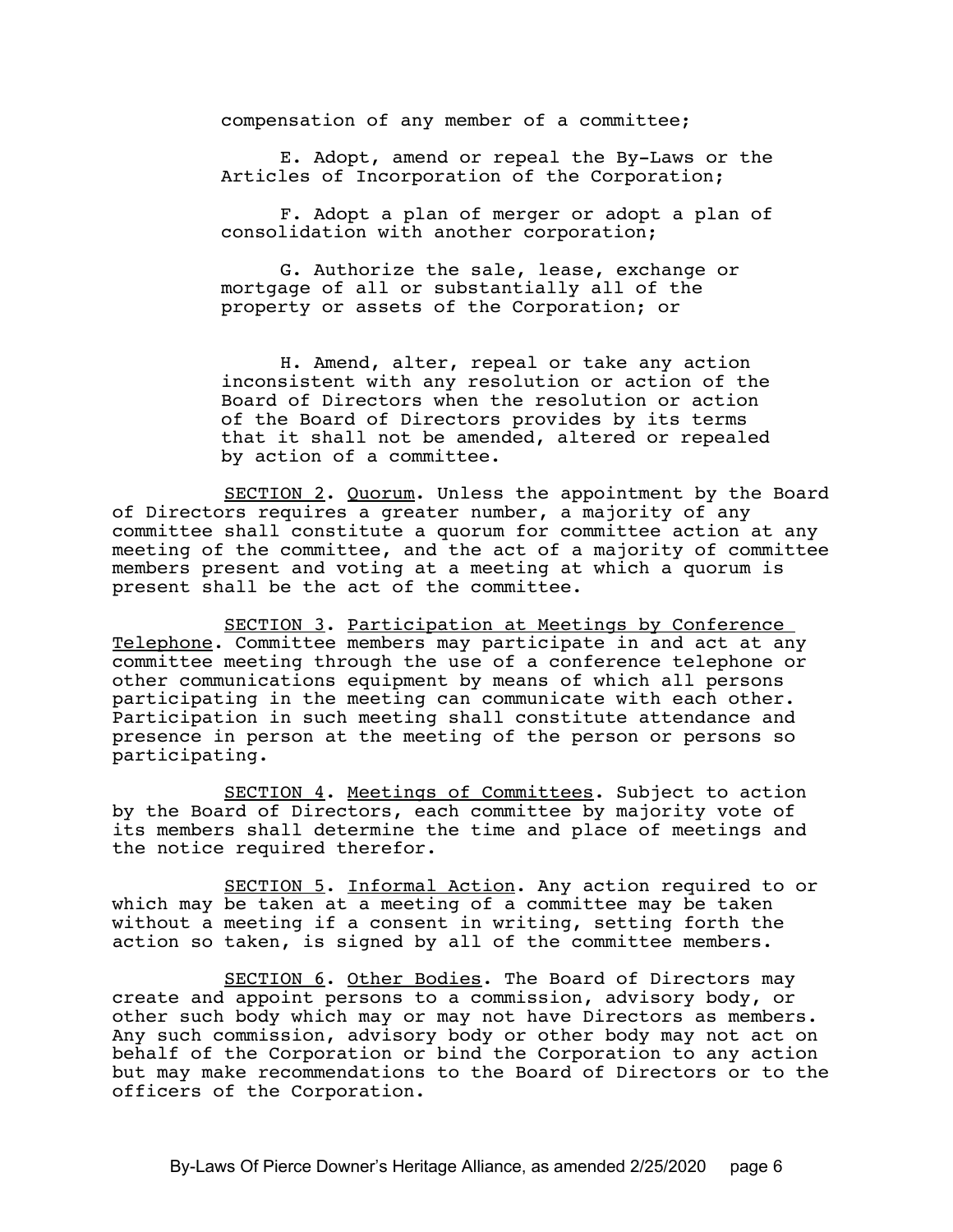## ARTICLE VI

## Miscellaneous Provisions

# SECTION 1. Indemnification of Directors. Officers, Employees and Agents; Insurance.

(a) The Corporation shall indemnify any person who was or is a party, or is threatened to be made a party to any threatened, pending or completed action, suit or proceeding, whether civil, criminal, administrative or investigative (other than an action by or in the right of the Corporation) by reason of the fact that he is or was a Director, officer, employee or agent of the Corporation, or who is or was serving at the request of the Corporation as a Director, officer, employee or agent of another corporation, partnership, joint venture, trust or other enterprise, against expenses (including attorneys' fees), judgments, fines and amounts paid in settlement actually and reasonably incurred by such person in connection with such action, suit or proceeding, if such person acted in good faith and in a manner he reasonably believed to be in, or not opposed to the best interests of the Corporation, and, with respect to any criminal action or proceeding, had no reasonable cause to believe his conduct was unlawful. The termination of any action, suit or proceeding by judgment, order, settlement, conviction, or upon a plea of nolo contendere or its equivalent, shall not, of itself, create a presumption that the person did not act in good faith and in a manner which he reasonably believed to be in or not opposed to the best interests of the Corporation or, with respect to any criminal action or proceeding, had reasonable cause to believe that his conduct was unlawful.

(b) The Corporation shall indemnify any person who was or is a party, or is threatened to be made a party to any threatened, pending or completed action or suit by or in the right of the Corporation to procure a judgment in its favor by reason of the fact that such person is or was a Director, officer, employee or agent of the Corporation, or is or was serving at the request of the Corporation as a Director, officer, employee or agent of another corporation, partnership, joint venture, trust or other enterprise, against expenses (including attorneys' fees) actually and reasonably incurred by such person in connection with the defense or settlement of such action or suit, if such person acted in good faith and in a manner he reasonably believed to be in, or not opposed to the best interests of the Corporation, provided that no indemnification shall be made in respect of any claim, issue or matter as to which such person shall have been adjudged to be liable for negligence or misconduct in the performance of his duty to the Corporation, unless, and only to the extent that the court in which such action or suit was brought shall determine upon application that, despite the adjudication of liability, but in view of all the circumstances of the case, such person is fairly and reasonably entitled to indemnity for such expenses as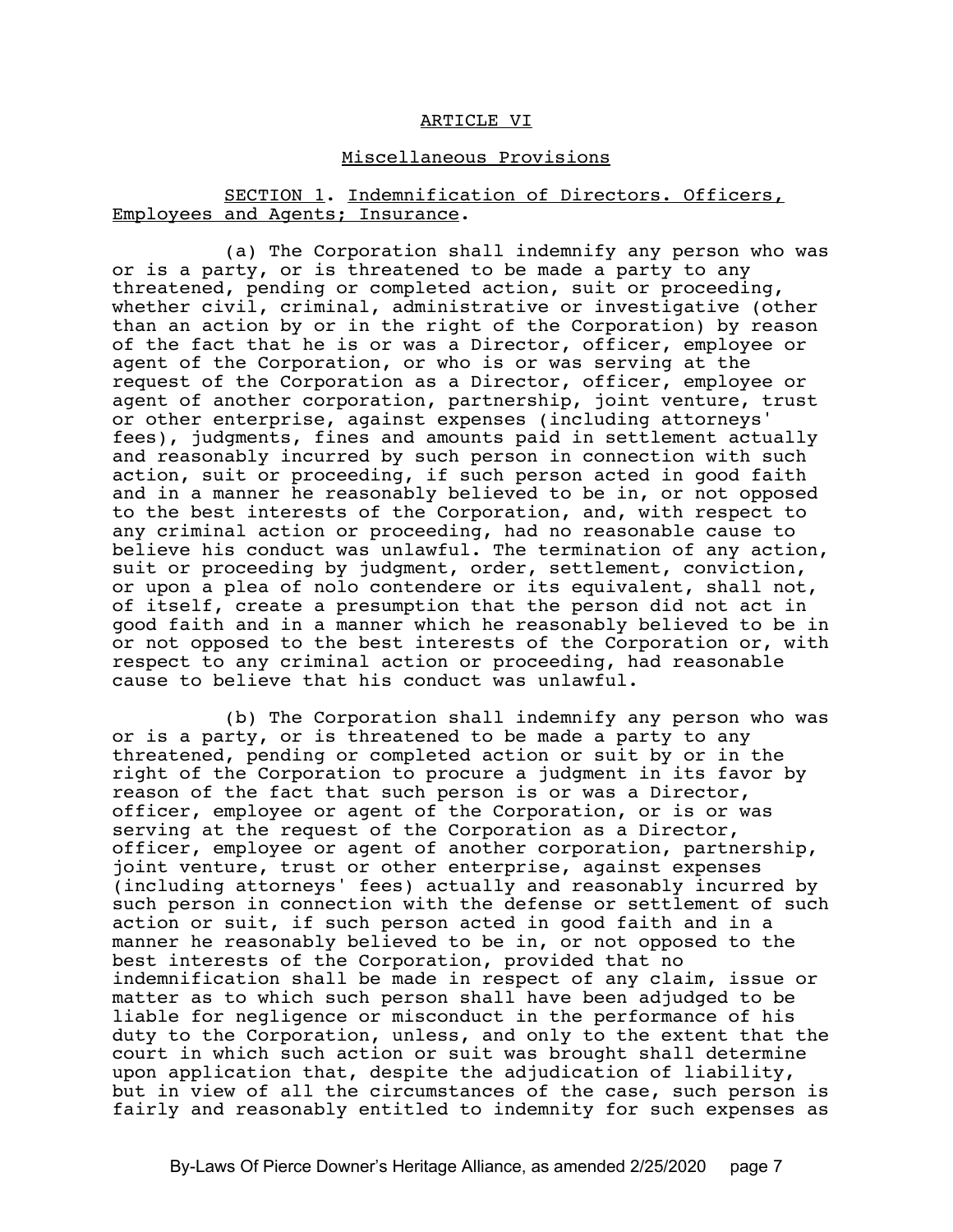the court shall deem proper.

(c) To the extent that a Director, officer, employee or agent of the Corporation has been successful, on the merits or otherwise, in the defense of any action, suit or proceeding referred to in paragraph (a) or paragraph (b) of this Section 1 or in defense of any claim, issue or matter therein, such person shall be indemnified against expenses (including attorneys' fees) actually and reasonably incurred by such person in connection therewith.

(d) Any indemnification under paragraph (a) or paragraph (b) of this Section 1 (unless ordered by a court) shall be made by the Corporation only as authorized in the specific case, upon a determination that indemnification of the Director, officer, employee or agent is proper in the circumstances because he has met the applicable standard of conduct set forth in paragraph (a) or paragraph (b) of this Section 1. Such determination shall be made (i) by the Board of Directors by a majority vote of a quorum consisting of Directors who were not parties to such action, suit or proceeding, or (ii) if such a quorum is not obtainable or even if obtainable, if a quorum of disinterested Directors so directs, by independent legal counsel in a written opinion.

(e) Expenses incurred in defending a civil or criminal action, suit or proceeding may be paid by the Corporation in advance of the final disposition of such action, suit or proceeding, as authorized by the Board of Directors in the specific case, upon receipt of an undertaking by or on behalf of the Director, officer, employee or agent to repay such amount, unless it shall ultimately be determined that he is entitled to be indemnified as authorized in this Section 1.

(f) The indemnification provided by this Section 1 shall not be deemed exclusive of any other rights to which those seeking indemnification may be entitled under any agreement, vote of disinterested Directors, or otherwise, both as to action in his official capacity and as to action in another capacity while holding such office, and shall continue as to a person who has ceased to be a Director, officer, employee or agent, and shall inure to the benefit of the heirs, executors and administrators of such a person.

(g) The Corporation may purchase and maintain insurance on behalf of any person who is or was a Director, officer, employee or agent of the Corporation, or who is or was serving at the request of the Corporation as a Director, officer, employee or agent of another corporation, partnership, joint venture, trust or other enterprise against any liability asserted against such person and incurred by such person in any such capacity, or arising out of his status as such, whether or not the Corporation would have the power to indemnify such person against such liability under the provisions of this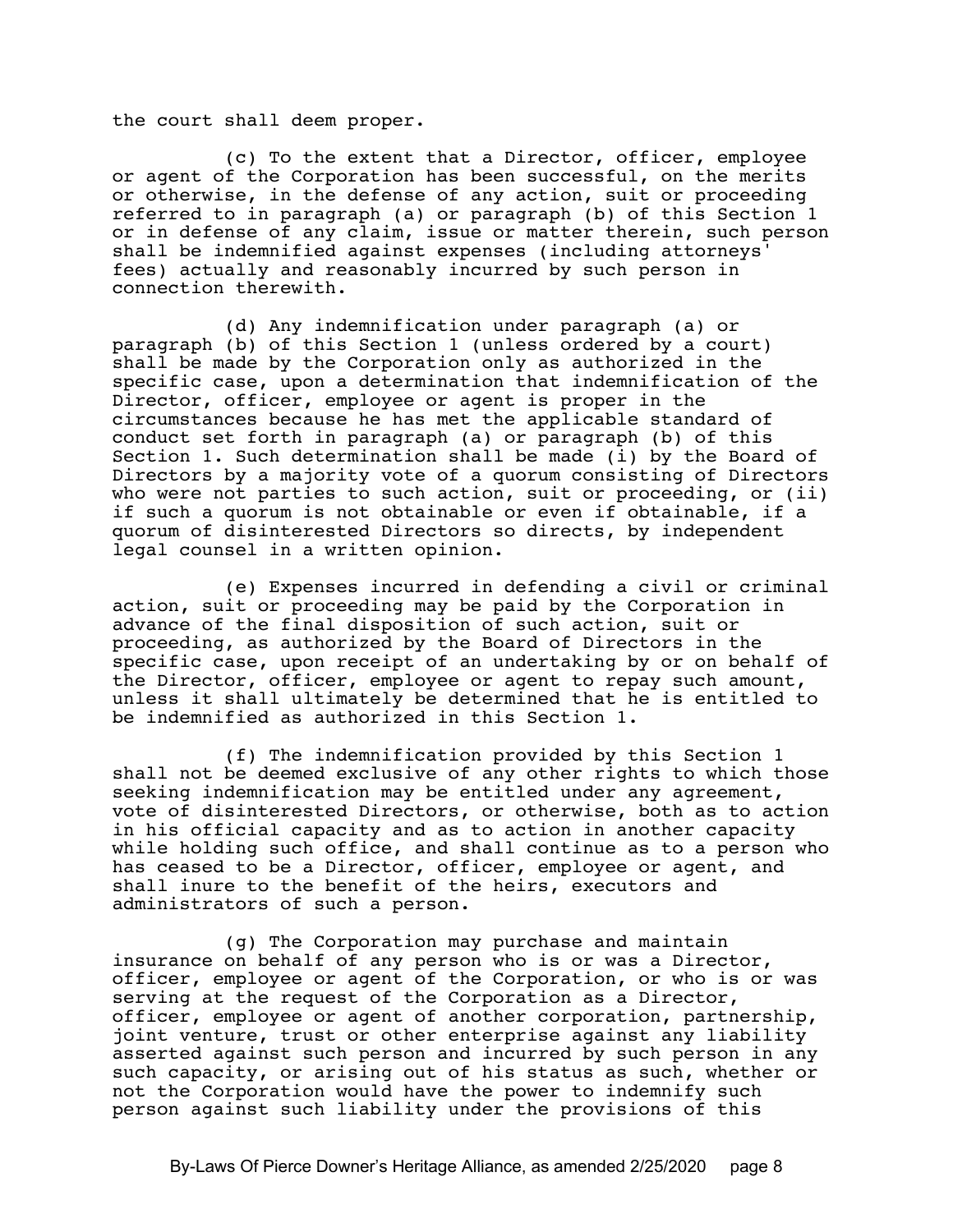Section 1.

(h) In connection with the defense of a judicial proceeding under Chapter 42 of the Internal Revenue Code of 1986, no person shall under any circumstances be indemnified for taxes, penalties or expenses of correction, and further, no person shall be indemnified for ether expenses in connection with such judicial proceedings unless: (i) such other expenses are reasonably incurred by such person in connection with such proceeding; (ii) he is successful in such defense, or such proceeding is terminated by settlement and he has not acted willfully or without reasonable cause with respect to the act or failure to act which led to liability for tax under said Chapter 42. Notwithstanding the foregoing, the Corporation shall not indemnify any Director, officer, employee or agent of the Corporation if such indemnification shall constitute an act of self-dealing under Section 4941 of the Internal Revenue Code of 1986, or corresponding provisions of any subsequent Federal tax law.

(i) For purposes of this Section 1, references to "the Corporation" shall include, in addition to the surviving corporation, any merging corporation (including any corporation having merged with a merging corporation) absorbed in a merger which, if its separate existence had continued, would have had the power and authority to indemnify its directors, officers, employees or agents, 80 that any person who was a Director, officer, employee or agent of such merging corporation, or was serving at the request of such merging corporation as a Director, officer, employee or agent of another corporation, partnership, joint venture, trust or other enterprise, shall stand in the same position under the provisions of this Section 1 with respect to the surviving corporation as such person would have with respect to such merging corporation if its separate existence had continued .

(j) For purposes of this Section 1, references to "other enterprises" shall include employee benefit plans; references to "fines" shall include any excise taxes assessed on a person with respect to an employee benefit plan; and references to "serving at the request of the Corporation" shall include any service as a Director, officer, employee or agent of the Corporation which imposes duties on, or involves services by such Director, officer, employee or agent with respect to an employee benefit plan, its participants, or beneficiaries. A person who acted in good faith and in a manner he reasonably believed to be in the best interests of the participants and beneficiaries of an employee benefit plan shall be deemed to have acted in a manner "not opposed to the best interests of the Corporation" as referred to in this Section 1.

SECTION 2. Principal Office. The principal office of the Corporation in the State of Illinois shall be located at Downers Grove, Illinois.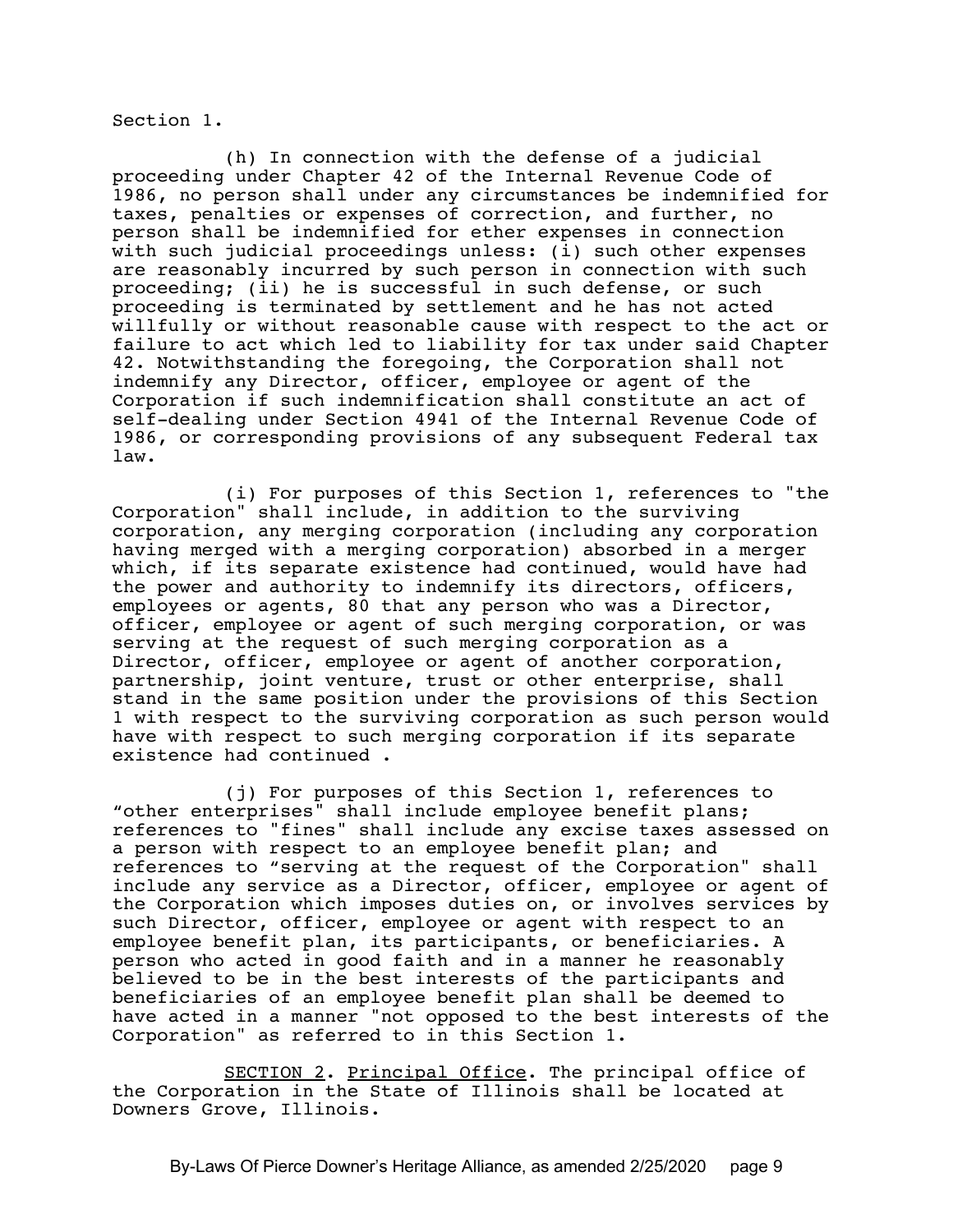SECTION 4. Depositories. All funds of the Corporation not otherwise employed shall be deposited from time to time to the credit of the Corporation in such banks, trust companies or other depositories as the Board of Directors may designate.

SECTION 5. Checks. Drafts. Notes. Etc. All checks, drafts or other orders for the payment of money and all notes or other evidences of indebtedness issued in the name of the Corporation shall be signed by such officer or officers, or agent or agents, of the Corporation and in such manner as shall from time to time be determined by resolution of the Board of Directors.

SECTION 6. Fiscal Year. The fiscal year of the Corporation shall end on December 31 of each year.

 SECTION 7. Delivery of Notice. Any notices required to be delivered pursuant to these By-Laws shall be deemed to be delivered when transferred or presented in person or deposited in the United States mail addressed to the person at his, her, or its address as it appears on the records of the Corporation, with sufficient first-class postage prepaid thereon.

SECTION 8. Investments. Unless otherwise specified by the terms of a particular gift, bequest or devise, grant or other instrument, the funds of the Corporation may be invested, from time to time, in such manner as the Board of Directors may deem advantageous without regard to restrictions applicable to trustees or trust funds; provided, however:

(a) The Corporation shall not retain any excess business holdings as defined in Section 4943(c) of the Internal Revenue Code of 1986, or corresponding provisions of any subsequent Federal tax law; and

(b) The Corporation shall not make any investments in such manner as to subject it to tax under Section 4944 of the Internal Revenue Code of 1986, or corresponding provisions of any subsequent Federal tax law.

SECTION 9. Self-Dealing. The Corporation shall not engage in any act of self-dealing as defined in Section 4941(d] of the Internal Revenue Code of 1986, or corresponding provisions of any subsequent Federal tax law.

SECTION 10. Distribution of Income. The Corporation shall use reasonable efforts to distribute its income for each taxable year at such time and in such manner as not to become subject to the tax on undistributed income imposed by Section 4942 of the Internal Revenue Code of 1986, or corresponding provisions of any subsequent Federal tax law.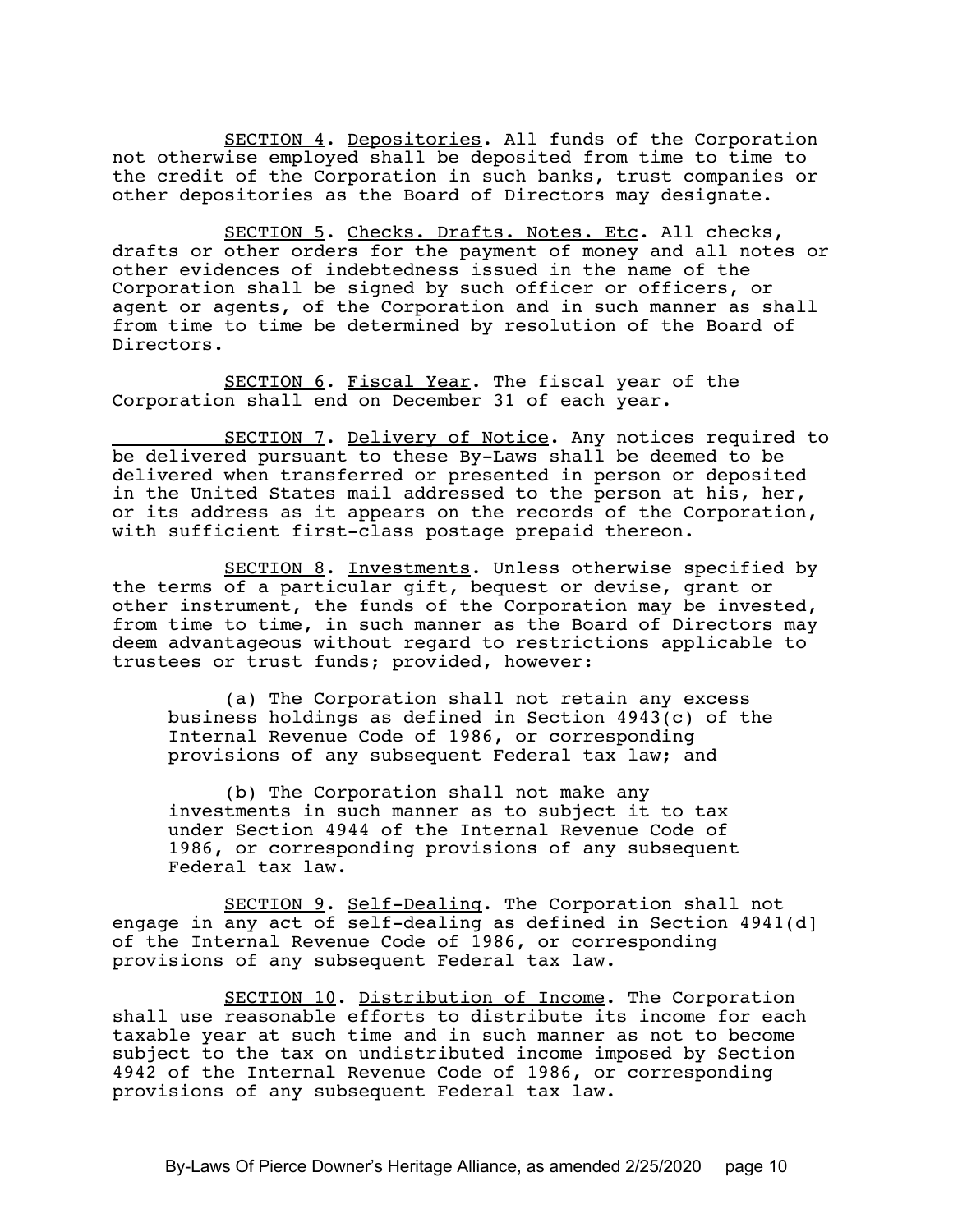SECTION 11. Certain Expenditures. The Corporation shall not make any taxable expenditures as defined in Section 4945(d) of the Internal Revenue Code of 1986, or corresponding provisions of any subsequent Federal tax law.

# ARTICLE VII

#### Amendments

SECTION 1. Method of Amendment. These By-Laws may be altered, amended or repealed, and new and other By-Laws may be made and adopted at any annual or regular meeting of the Board of Directors, or at any special meeting called for that purpose, by the affirmative vote of a majority of the Directors in.office.

# ARTICLE VIII

#### Distributions

SECTION 1. Distributions. The Board of Directors of the Corporation may authorize, and the Corporation may make, distributions of its money, property or other assets, other than upon dissolution and final liquidation, subject to the limitations of Section 4 of this Article VII, only:

(a) To any person or organization who or which has made payments to the Corporation for goods or services, as a fractional repayment of such payments, provided all such persons or organizations in any category are repaid on an equal pro rata basis; or

(b) To any person or organization as a repayment of his, her or its contribution of an amount not to exceed the amount of the contribution, provided that any assets held for any charitable, religious, eleemosynary, benevolent, educational or similar purpose or held upon a condition requiring return, shall continue to be so restricted.

SECTION 2. Payments in Furtherance of Purposes. Any payment or transfer of money, property or other assets in furtherance of any of the purposes of the Corporation shall not be deemed a distribution for the purposes of this Article VII and this Article VII shall not be construed as limiting the purposes and powers of the Corporation.

SECTION 3. Determination of Distributions. All distributions by the Corporation permitted by this Article VII shall be at the option of the Corporation only and at such amount or amounts, within the period or periods, and on such terms and conditions, not inconsistent with the purpose of the Corporation and statute, as are fixed by the Board of Directors of the Corporation .